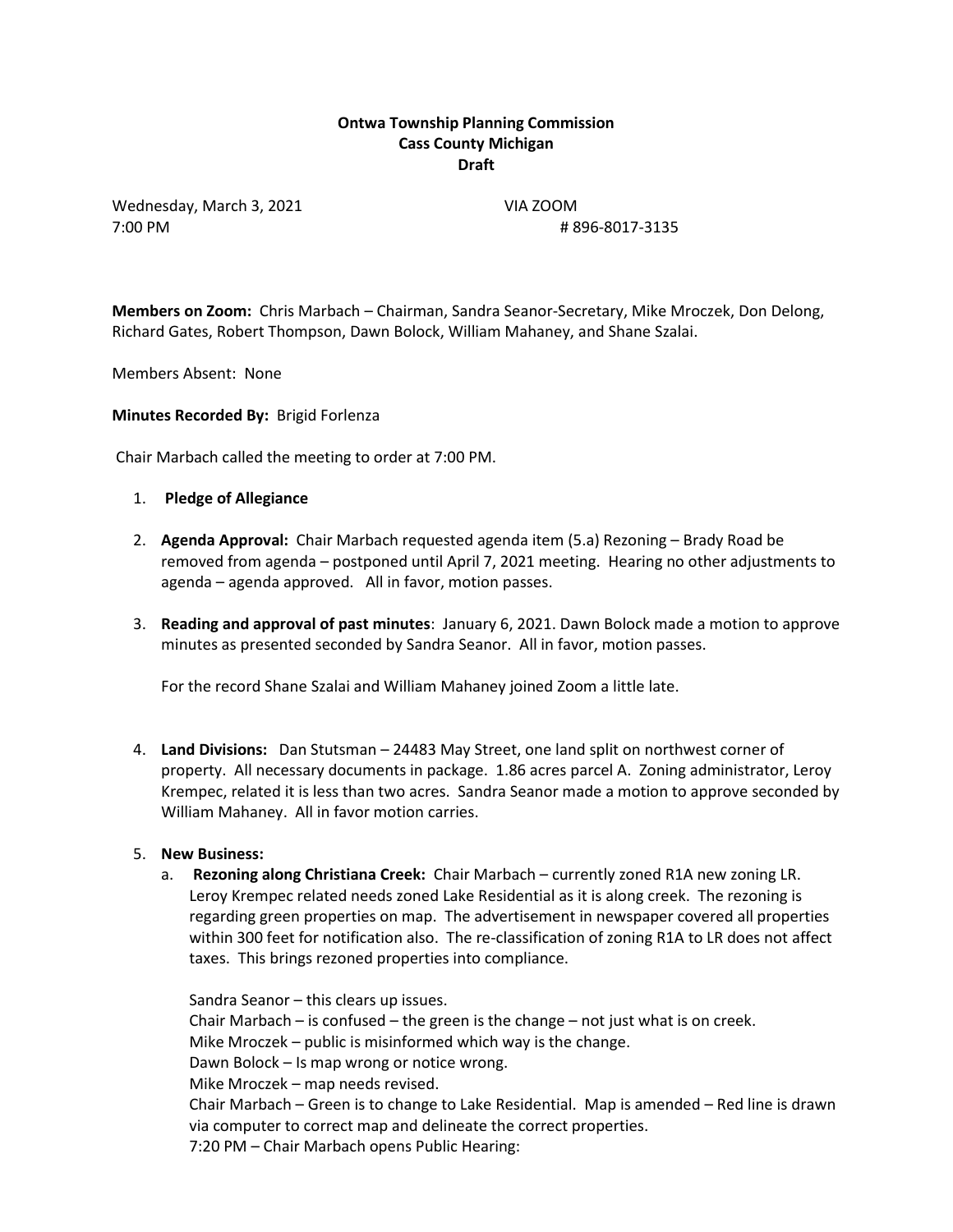- 1. Jennifer McKenzie 69525 Christiana Creek Drive, Question once this is rezoned the landowners can sell their lots? She does not understand rezoning, and could smaller properties not be rezoned? Chair Marbach replied the properties do not comply to the current standards. The Lake Residential zoning is a benefit to smaller lots as they will not need to seek a variance.
- 2. Jacob Harrel 69572 Christiana Creek Drive He got a variance and does not know anyone needing a variance. Chair Marbach replied – people needing to remodel get into setback issues. This zoning is a better fit for the size of lots in this area. Jacob Harrel – what are the tax implications. Chair Marbach replied – no tax implications. Leroy Krempec replied – zoning is for setbacks and regulations – classification is for taxes. The lots were not zoned correctly: R1A – 20 ft side setbacks, LR – 10 ft side setbacks, front and side setbacks are the same.
- 3. Scott Gramm 69522 Christiana Creek Drive– Spoke saying what is the point to rezone he is opposed to any change. Why now? Chair Marbach replied currently R1A going to LR. Zoning Administrator Krempec – to correct to make lots fit their size. Sandra Seanor reiterated the bottom line is properties meet LR. R1A is 20 feet setbacks. This is an improvement for lot owners.
- 4. Virginia Helvey 69515 Christiana Creek Drive questioned the red line location middle of street? Chair Marbach replied the red line is behind houses on east side of road.
- 5. Robert Curry 69535 Christiana Creek Drive Was told by Zoning Administrator Leroy Krempec that any home on water will not be affected. He is opposed. Zoning Krempec replied he did not mean to say that he misunderstood and misspoke. Sandra Seanor – the issue is the side setbacks, and this is a benefit not a negative. Don Delong explained the advantage. Chair Marbach requested is there anyone else who wants to speak. Table – deny or approved are motions.

Dawn Bolock – We have heard from five people is there anyone else. None heard. Chair Marbach – one last call for public comments. None. Do we have a motion to close public hearing?

Sandra Seanor made a motion – move to close public hearing seconded by Don Delong – All in favor, motion carries – 7:42 PM.

Chair Marbach – back to agenda – directing any motion needs to address red line on map.

Dawn Bolock spoke regarding 120 notices out and five people spoke. Zoning Administrator Krempec related it was published in the newspaper according to law.

Robert Thompson – asked how many lots are 125 feet versus 80 feet on east side of road?

Sandra Seanor replied not very many and they do not meet R1A, they are already nonconforming lots. The purpose is to get people into zoning compliance.

Chair Marbach requested to move forward.